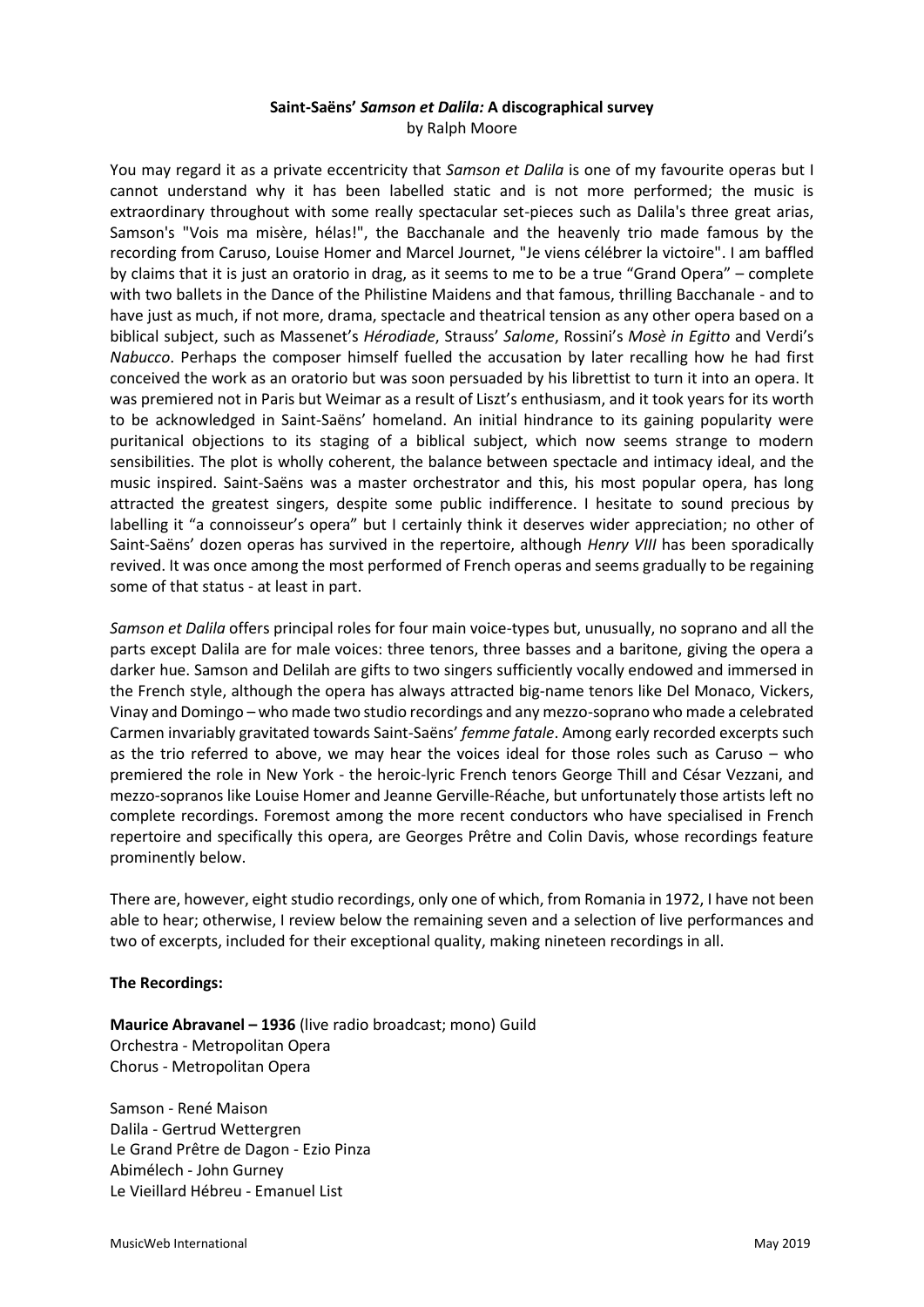Le messager philistin - Angelo Bada Premier philistin - Max Altglass Deuxième philistin - Wilfred Engelman

Some other reviewers are much more enthusiastic about this issue than I feel I can be. The music is sublime but the relative unsatisfactoriness of some recordings often starts with the principals being unidiomatic in the language or in their sub-consciously buying the idea that it's more oratorio than opera and lacking temperament in their delivery. Ironically, it is the bonus on this Guild set which highlights what is missing in the complete recording from 1936; it is all the recordings of Act II Scene 3 and excerpts from the beginning of Act III, made by Vezzani and the otherwise almost forgotten Marie Duchêne in around 1930 when she was already about fifty but still in magisterial voice. Vezzani is a truly impassioned-sounding tenor, vibrant and heroic yet still sweet of tone, and a mezzo-soprano Duchêne has real heft in her lower register and sufficient voluptuousness and sensuousness to sound seductive without seeming vampish. Neither Rene Maison, with his harsh, metallic sound, nor Gertrud Wettergren, with her schoolbook French and strangely bland, neutral delivery, cut it for me. Emmanuel List is lumpy as the Old Hebrew and although Ezio Pinza's appearance in an unexpected role as the High Priest certainly adds the otherwise absent star quality, it's not enough to lift the recording out of mediocrity. I should, however, praise the energy and sensitivity of Maurice Abravanel's conducting, which is another decided bonus.

The sound is what you'd expect for a live radio broadcast of this era, neither better not worse and perfectly listenable.

**Wilfred Pelletier – 1941** (live radio broadcast; mono) Immortal Performances

Orchestra - Metropolitan Opera Chorus - Metropolitan Opera

Samson - René Maison Dalila - Risë Stevens Le Grand Prêtre de Dagon - Leonard Warren Abimélech - Norman Cordon Le Vieillard Hébreu - Nicola Moscona Le messager philistin - Emery Darcy Premier philistin - John Dudley Deuxième philistin - Arthur Kent

This recording was derived from a private transcription made for the French-Canadian conductor Wilfred Pelletier and provides another opportunity to hear the Belgian tenor René Maison in a favourite role, in considerably better sound and voice than in 1936. I remark in my review above of that performance upon his metallic timbre which is not to all tastes but he is in fine form and identifies completely with the demands of the role, singing both tenderly and powerfully, as required. A freshvoiced Risë Stevens is decidedly preferable to Gertrud Wettergren and sings in better French, combining power with seamlessly integrated registers and considerable nuance of expression. An equally youthful Leonard Warren is similarly impressive, relishing an early opportunity at the Met to excel in the carpet-chewing role of the High Priest, Norman Cordon sings a strong Abimélech and Nicola Moscona deploys his sonorous bass as the Old Hebrew. French-Canadian Pelletier is entirely at home in this work and creates momentum without undue haste, while the Metropolitan orchestra and chorus are both admirable; indeed, the hallmark of this recording is the sense of unanimity amongst all the performers, all co-operating to create high drama of a work which can seem static if underplayed. Of the excellence of Steven's smoky mezzo there is no question, and as long as you enjoy Maison's individual timbre, this would be the prime historical recommendation, were it not for the existence of the Fourestier studio recording, reviewed next.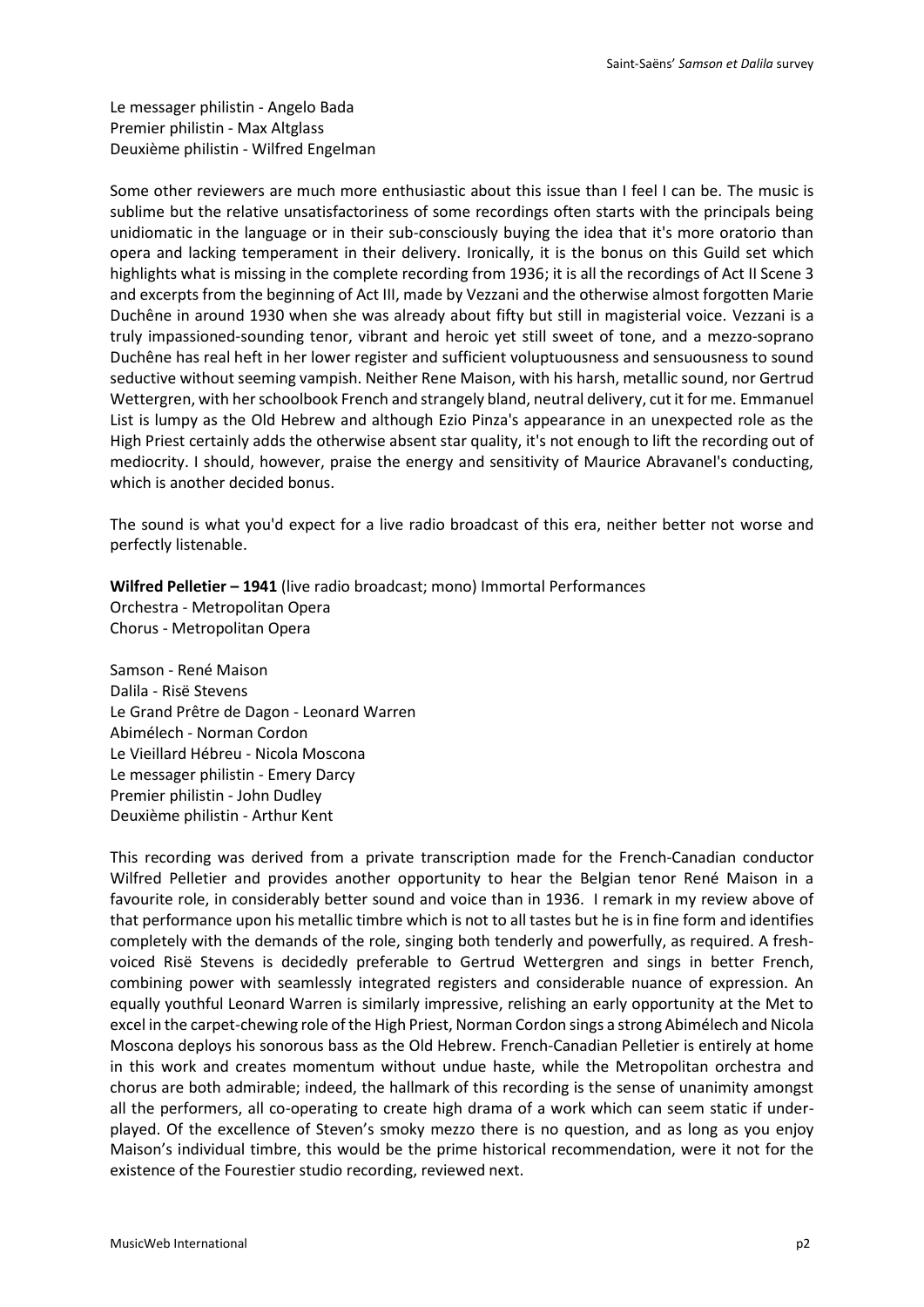The bonus tracks are the same as on the 1936 recording on Guild above. This 2 CD set is available only via the Immortal Performances website at \$14.50 per disc plus postage and packing, so is relatively expensive.

**Louis Fourestier – 1946** (studio; mono) EMI; Naxos; Preiser Orchestra - L'Opéra de Paris Chorus - L'Opéra de Paris

Samson - José Luccioni Dalila - Hélène Bouvier Le Grand Prêtre de Dagon - Paul Cabanel Abimélech - Charles Cambon Le Vieillard Hébreu - Henri Médus

This was made surprisingly late for a first commercial recording and has become the benchmark for later versions. It is in remarkably fine sound for its era, despite a rather blurry chorus and recessed orchestra is the only studio mono version to offer wholly French authenticity in style of playing and singing, with all the performers drawn from the Paris Opéra. José Luccioni's clean, clear sound is very different from the Samsons of Vickers and Vinay, who have a more effortful, huskier sound but as a real lyric-dramatic tenor, he has great reserves of power, even if to my ears he sounds too youthful and clean-cut for the Nazirite strong man. There is a touch of "stand and sing" about his traversal of Samson's travails compared with the innerness of Vickers and Cura, but he makes a such a glorious sound and his pellucid diction is always a joy. Hélène Bouvier does not bring the largest mezzo-soprano to the role of Dalila but she sings with great subtlety of phrasing and colourific nuance, creating a truly seductive portrayal. Two great singers in Cabanel and Cambon could not be bettered as Samson's enemies and bass Henri Médus makes a mellow Old Hebrew. Fourestier conducts in a taut, nononsense manner, rising magnificently to the high drama of the last Act.

This is the clear historical front-runner.

**Fausto Cleva – 1953** (live radio broadcast; mono) Walhall Orchestra - Metropolitan Opera Chorus - Metropolitan Opera

Samson - Ramón Vinay Dalila - Risë Stevens Le Grand Prêtre de Dagon - Sigurd Björling Abimélech - Norman Scott Le Vieillard Hébreu - Luben Vichey Le messager philistin - Emery Darcy Premier philistin - Paul Franke Deuxième philistin - George Cehanovsky

In reasonable, if rather muddy, mono, radio sound, this recording permits the listener to hear perfectly well the suitability of the principals to their roles. Vinay is rather similar to Jon Vickers, effortful but powerful – his B flat rings out – and he sings in decent French. Risë Stevens' has the right smoky allure as Dalila, which was probably her second most celebrated role after Carmen – a role in the same mould. She is rather formidable but that's not at odds with her domineering, vengeful nature despite her surface flirtatiousness and her voice is in fine estate. It's pleasure to hear the bronze-voiced and underrecorded Sigurd Björling although his French is horrible. Norman Scott makes a sonorous Abimélech. Cleva conducts crisply and briskly.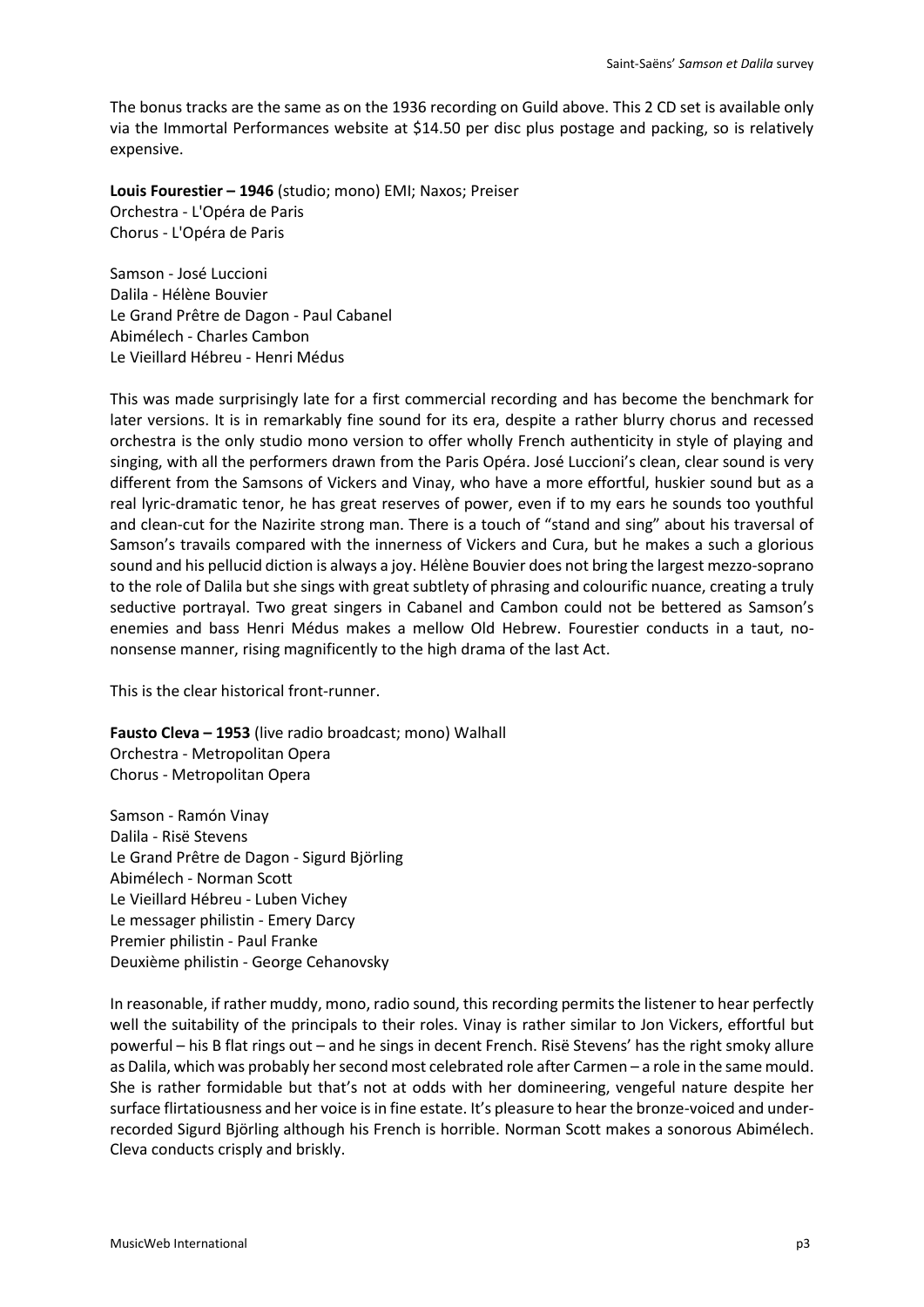Stage noises and indifferent sound bar this from being a top choice but if you like the artists in question and are tolerant of live, "historic" mono, it can be confidently recommended.

**Leopold Stokowski – 1954** (studio; mono: excerpts) RCA Orchestra - NBC Symphony Orchestra Chorus - Robert Shaw Chorale

Samson - Jan Peerce Dalila - Risë Stevens Le Grand Prêtre de Dagon - Robert Merrill

A sneaky love for Stokowski is still something some "serious" music-lovers feel the need to apologise for, as if he were not a "proper" conductor - but of course he was a scrupulous musician who breathed life into everything he conducted, even if occasionally he produced a Frankenstein's monster. His musicians loved him and this selection of excerpts from a great, and somewhat neglected opera, does him proud. The best singers of their day on the RCA roster were used for this recording; although none was a native French singer, Risë Stevens was already very experienced in the role of Dalila and both Peerce and Merrill sound fine to me, even though I have read complaints that their French is not idiomatic. I am not French but I speak the language and they sound pretty good to me. Peerce is not the heldentenor the role of Samson requires - his is more of a spinto - but he injects great feeling into his interpretation, has all the notes and enunciates beautifully, the odd slightly distorted French vowel apart. (Never, incidentally, has he sounded so like his great contemporary Richard Tucker.) Similarly, Stevens' assumption of Dalila is deeply satisfying, though ultimately her lower register is less effulgent and her top notes slightly less free than the greatest exponents of the role, such as Rita Gorr and Oralia Dominguez; there is always a slight cloudiness in her voice. I always listen to Robert Merrill with pleasure and his French is quite serviceable. Stokowski's conducting is so sympathetic: plenty of rubato when required, great sympathy for his singers and the ability to generate the febrile passion so much of this music requires in this, one of his very few, operatic recordings. The sound is clear, intense mono; one quickly forgets its limitations. This makes a splendid supplement for fans of the artists here.

**Thomas Beecham – 1958** (live; mono) Orchestra - Teatro Colón - Buenos Aires Chorus - Teatro Colón - Buenos Aires

Samson - Ramón Vinay Dalila - Blanche Thebom Le Grand Prêtre de Dagon - Giuseppe Taddei Abimélech - Fernando Corena Le Vieillard Hébreu - Giuseppe Modesti Le messager philistin - Alvaro Bandini Premier philistin - Carlos Giusti Deuxième philistin - Guerrino Boschetti

I include this here in case anyone is understandably tempted by the line-up. Unfortunately, it is so poorly recorded that it cannot be recommended except to the hardiest fans of historical performances or the artists here: distant, crumbly and distorted, it barely affords the listener much pleasure, especially as the balance is tipped towards the efforts of what must be accounted a poor and underrehearsed orchestra. The soloists are set so far back from the microphone that they are essentially inaudible. Vinay is always worth hearing - except you barely can, here - but he is straining and was in fresher voice and better recorded five years earlier in New York under Cleva. Blanche Thebom was a mezzo-soprano of volume, substance and beauty of tone, but again you cannot properly hear her – except you can hear that her vibrato sounds rather too broad. The supporting singers are also voices of quality, including Taddei in an unusual role, but…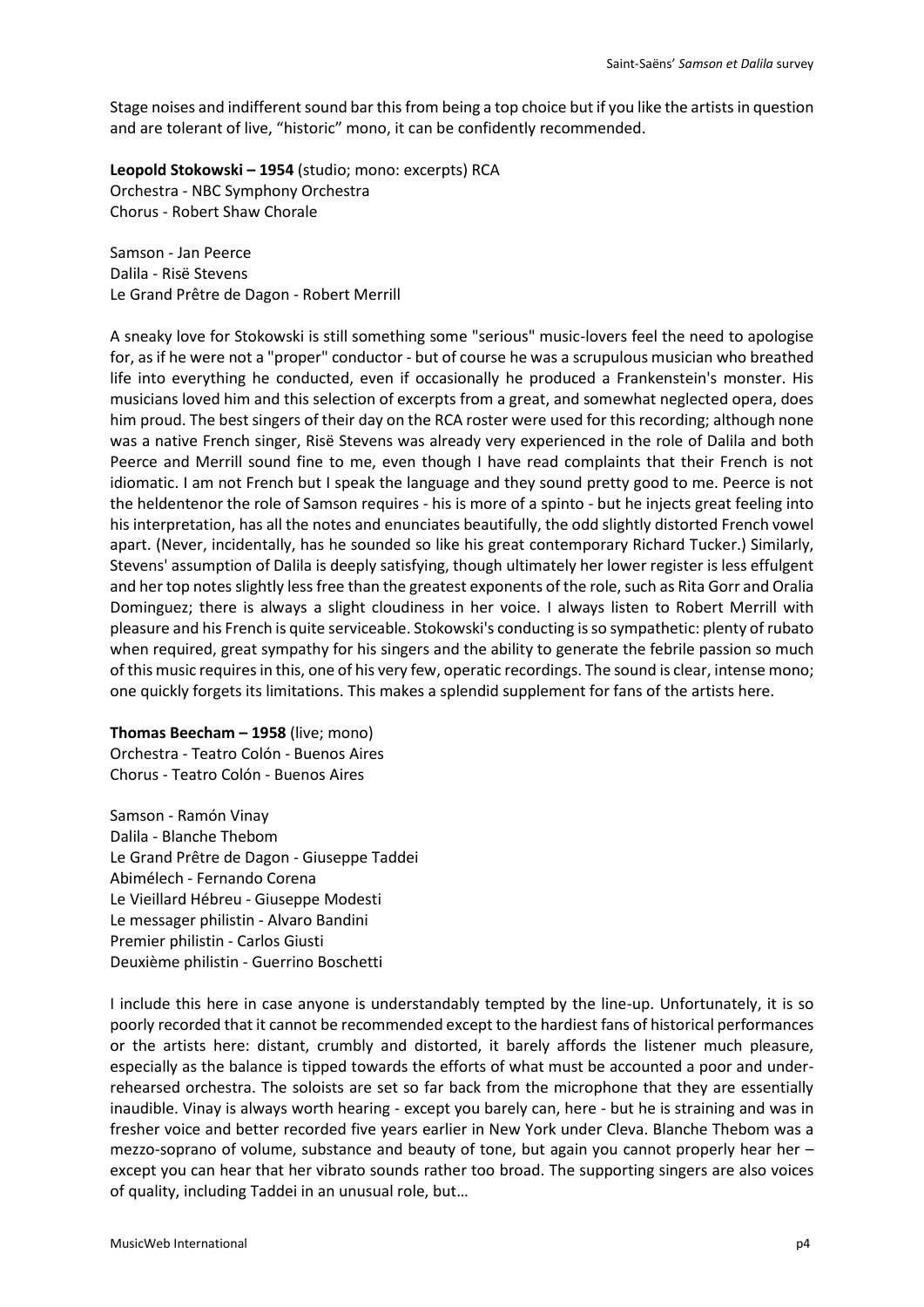**Fausto Cleva – 1958** (studio; stereo: excerpts) Urania Orchestra - Metropolitan Opera Chorus - Metropolitan Opera

Samson - Mario Del Monaco Dalila - Risë Stevens Le Grand Prêtre de Dagon - Clifford Harvuot Abimélech - Ezio Flagello

These fifty minutes of excerpts were always just that, never a complete recording, so cannot be anything other than a supplementary recommendation, but I mention them for the excellence of the stereo sound and performances and as compensation for the fact that Del Monaco never made a complete studio recording. He makes an ideally heroic, virile Samson to Risë Stevens' experienced, darkly seductive Dalila, only just occasionally she sounds more harridan than priestess. Del Monaco's French is really not too fractured and he is in clarion voice – surely the tenor who most easily dominates and encompasses the vocal challenges of this deceptively straightforward role. His final "Trahison!" in the duet is stunning, his "Vois ma misère, hélas!" poignant yet strong and steady, and his sustained top B flat accompanying the climactic tumbling down of the temple thrilling. The two supporting singers and chorus are splendid, too; in their brief contributions, Ezio Flagello is properly cavernous and hieratic of utterance and Clifford Harvuot makes a vibrant High Priest. What a pity that the Act 1 trio is missing.

**Francesco Molinari-Pradelli – 1959** (live; mono) Hardy; Melodram

Orchestra - Teatro di San Carlo di Napoli Chorus - Teatro di San Carlo di Napoli

Samson - Mario Del Monaco Dalila - Jean Madeira Le Grand Prêtre de Dagon - Lino Puglisi Abimélech - Plinio Clabassi Le Vieillard Hébreu - Iginio Riccò Le messager philistin - Attilio Flauto Premier philistin - Athos Cesarini Deuxième philistin - Enzo Felicitati

This is very strange and frankly a non-starter, despite its apparent attractions, for two reasons: the live mono sound is a blaring, distorted mess, by far the worst in this survey, and although Del Monaco and Madeira sing in French, the rest of the cast sing in Italian – not that you can hear what language is being used, in any case.

The microphone seems to be much closer to the orchestra than the singers, who are mostly virtually inaudible – and when that is the case with voices like these, it is time to throw up your hands and move on.

**Georges Prêtre – 1962** (studio; stereo) EMI Orchestra - L'Opéra de Paris Chorus - Chorale René Duclos

Samson - Jon Vickers Dalila - Rita Gorr Le Grand Prêtre de Dagon - Ernest Blanc Abimélech - Anton Diakov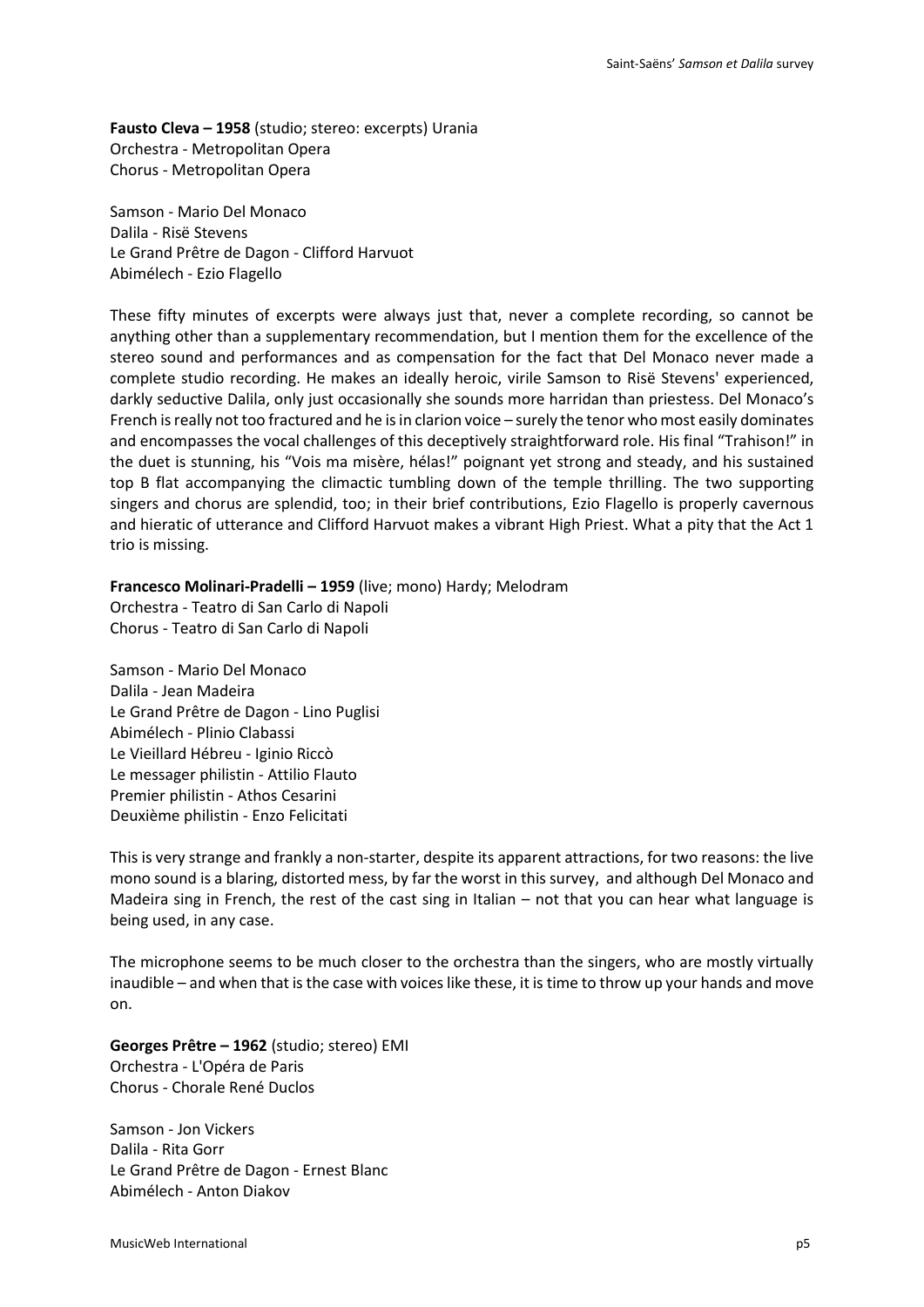Le Vieillard Hébreu - Anton Diakov Le messager philistin - Rémy Corazza Premier philistin - Jacques Pottier Deuxième philistin - Jean-Pierre Hurteau

I love how Prêtre manages the nervous, brooding menace of the orchestral introduction to this opera, the wiry strings punctuated by grumbling woodwind, then the authentic French choir creeping in with its supplicatory prayer; this is great music and great music-making and he sustains his inspiration over the entire recording. Vickers is in his element as Samson, singing in good French a role which could have been written for his youthful voice – and no doubt as devout Bible Christian he was drawn to the role. He is deeply moving in the opening to Act 3. Rita Gorr's huge, metallic mezzo is not the most sensual of instruments but the power and personality offer singing carry their own thrill and conviction, and the opening trio sets a high standard which is maintained throughout. She sings her arias with restraint and a good line, often reining in her vibrant tone and singing softly, and she deploys her lower register tellingly, although the occasional top note can be harsh. I have always enjoyed Ernest Blanc's distinctive, somewhat grainy baritone and depicting a charter like the High Priest who is permanently in a rage suits him, just as he had made a fine raging Telramund a few years earlier at Bayreuth.

Some might prefer the live recording of Vickers with Dominguez and the same High Priest two years later, especially as a rather woolly, throaty Anton Diakov sings both bass roles here and is surpassed by his counterparts in the Dutch performance, but the three principal roles and a typically energised, urgent Prêtre provide a very satisfying account.

The early stereo sound is peaky and shows its age but that detracts very little from the experience, as balances are good.

**Jean Fournet – 1964** (live; mono) Gala; Opera d'Oro Orchestra - Radio Filharmonisch Orkest Chorus - Groot Omroepkoor

Samson - Jon Vickers Dalila - Oralia Domínguez Le Grand Prêtre de Dagon - Ernest Blanc Abimélech - Henk Driessen Le Vieillard Hébreu - Peter van der Bilt Le messager philistin - Fred Bongers Premier philistin - Bert van't Hof Deuxième philistin - Aad de Rijk

You can buy this recording in the special edition Opera d'Oro Grand Tier packaging, complete with a libretto, but that is much more expensive than the standard issue and could hardly improve upon its sound quality, which is clear and full, being a radio broadcast of a live concert performance before a fairly quiet and appreciative audience - just the odd bronchial interjection but not too much to complain about. This is a great performance, well conducted by Fournet with not, perhaps, a top-flight orchestra at his command - hence the Bacchanale lacks a little in thrills and sparkle - and two famous singers, ably supported by the estimable Ernest Blanc and a capable Dutch cast. I don't think I have ever heard Vickers sound better; his inimitable tone, not to everyone's taste, is best heard in the more declamatory passages and he misses some of the anguished inwardness achieved by Jose Cura in the Davis set, but it's a great assumption of a favourite role, even better than the contemporary commercial recording with Rita Gorr and the same baritone. Dominguez is wonderful - just occasionally a little hollow of tone in the middle of the voice but often thrilling, both in her cavernous lower register and on top; this was grand voice which held its own as a riveting Amneris alongside Callas' Aida in the famous 1951 Mexico City performance. It's a pleasure to hear a really French voice in Blanc's High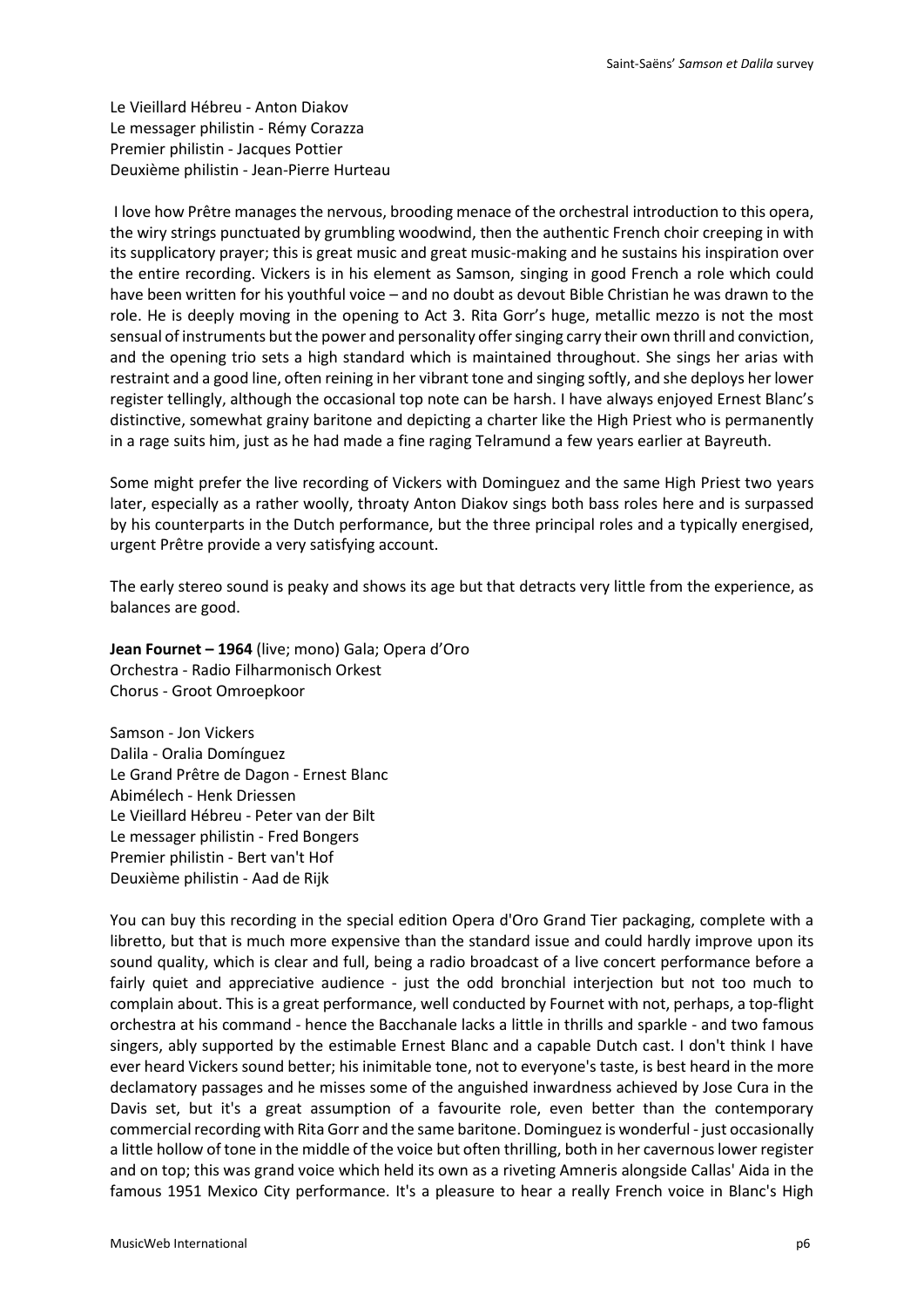Priest, even if he lacks the low notes. There is so much lovely music in this opera, not least the three great arias for Dalila, here searingly delivered by Dominguez. You really cannot go wrong with this set; it's one of Opera d'Oro's best, hence their decision to re-issue it in the de luxe format but if you already have a libretto from another set or can do without it, the regular issue will do nicely.

**Georges Prêtre – 1970** (live; mono) Opera d'Oro Orchestra - Teatro alla Scala Chorus - Teatro alla Scala

Samson - Richard Cassilly Dalila - Shirley Verrett Le Grand Prêtre de Dagon - Robert Massard Abimélech - Giovanni Foiani Le Vieillard Hébreu - Leonardo Monreale Le messager philistin - Piero De Palma Premier philistin - Gianfranco Manganotti Deuxième philistin - Silvio Maionica

Not even the very close, blaring sound here can prevent me from recommending this; it is by no means unlistenable with a will and the sheer brilliance and vitality of what must have been a stunning evening at La Scala persuades me to give this searing performance the most enthusiastic endorsement.

Indeed, the cast here is a dream team: a thirty-nine-year-old Shirley Verrett in finest form and most voluptuous voice, her lower register trenchant and her top notes coruscating, bringing enormous power and sensuality to the femme fatale Dalila. Just the occasional guttural over-emphasis when attacking notes mars her line but that is the result of her immersion in her role. Similarly, I have never heard Richard Cassilly in better voice; his bright, open, secure tenor encompasses all the demands of his heroic role and his French, as with all the principals, is excellent. My bliss is made complete by the presence of my favourite French baritone Robert Massard as the High Priest - which was his début role back in 1952 - and a fine, steady, grave Old Hebrew in Leonardo Monreale. Giovanni Foiani's Abimélech has a rather quavery vibrato but he doesn't let the side down.

To cap it all, I have never heard Georges Prêtre conduct better. He is yielding and languorous in Dalila's arias but really fired up in the Bacchanale and he pushes the whole drama along without defaulting into his habitual brusqueness.

If you love this opera as I do, you need to hear this.

[Opera d'Oro has mislabelled the tracking: CD1 has ten tracks, not eight, thus going into Act II; CD2 has only six tracks, not eight.]

**Kurt Adler – 1972** (studio; stereo) Electrecord; House of Opera Orchestra - Romanian Radio-Television Chorus - Romanian Radio-Television

Samson - Ludovic Spiess Dalila - Elena Cernei Le Grand Prêtre de Dagon - Dan Jordachescu Abimélech - Constantin Dumitri Le Vieillard Hébreu - Nicolae Florei Le messager philistin - Vasile Moldoveanu Premier philistin - Constantin Dumitri Deuxième philistin - Alexandru Tassian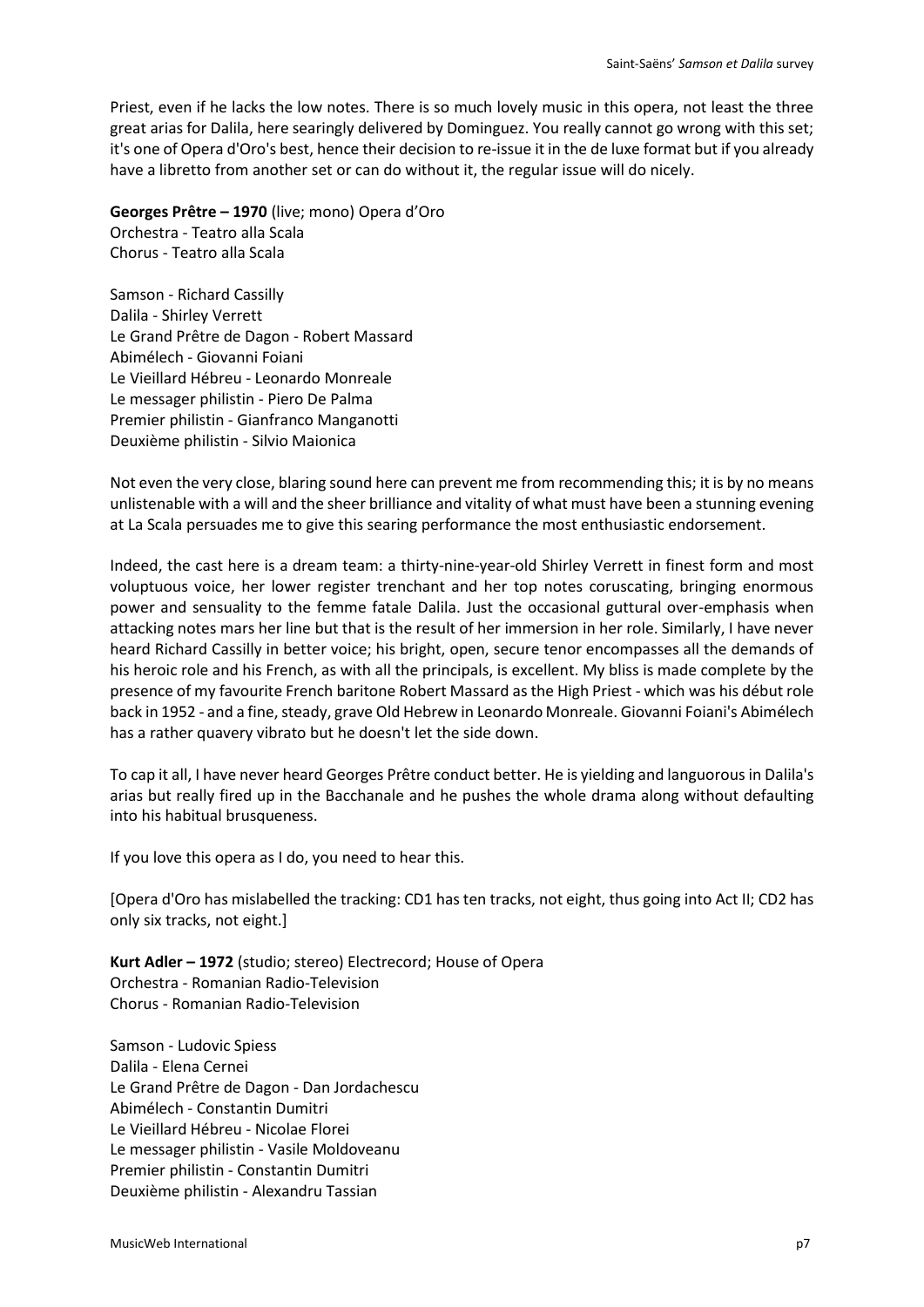I include this to alert readers to its existence; it looks interesting insofar as I have found recordings of this provenance to be of quality and stars two important singers. You may hear excerpts of Elena Cernei singing Dalila on YouTube, some of those with Adler conducting at the Metropolitan Opera and some apparently from this recording; she is wonderful, the best Dalila I know: I love her cello-voice with its deep lower register and secure top notes. YouTube also has the aria "Vois ma misère, hélas!" apparently from the same recording sung by Spiess, who is also superb, but the conductor is given as Constantin Petrovivi.

**Giuseppe Patanè – 1973** (studio; stereo) RCA; Denon Orchestra - Münchner Rundfunkorchester Chorus - Chor des Bayerischen Rundfunks

Samson - James King Dalila - Christa Ludwig Le Grand Prêtre de Dagon - Bernd Weikl Abimélech - Alexander Malta Le Vieillard Hébreu - Richard Kogel

I confess to having bought then given away this recording as unsatisfactory, but enthusiastic reviews drove me to reassess it, in case, as sometimes happens, re-acquaintance proved a happier experience. I am generally an admirer of all the artists here but found the recording to be oddly sterile and studiobound, despite the distinguished singers, gifted conductor and fine orchestra. Second impressions were indeed more favourable but essentially unchanged: first, we hear a superb, if rather polite, chorus then a virtuosic orchestra but Patanè does not generate much excitement at key points such as the Bacchanale, where the climax sounds rushed and frenetic rather than overwhelming. James King makes an impassioned entrance as Samson but his tenor is rather occluded and cloudy compared with the bright tones of lyric-dramatic tenors. That effortfulness is not necessarily at odds with hisstrenuous music but his big scene when, blinded and humiliated, he begs for God's mercy, doesn't reach the vocal heights or plumb the emotional depths of the finest in that role. Alexander Malta makes a rich, sonorous Abimélech, the young, vibrant Weikl has not yet developed the bleat which later marred his baritone and Richard Kogel makes a hieratic but rather throaty Old Hebrew. Christa Ludwig sings beautifully in excellent French and is impressive in set pieces like "Amour, viens aider ma faiblesse", but I'm not sure that she has the right voice for Dalila; she sounds somehow rather staid and matronly and her timbre doesn't blend ideally with King's harsh sound.

On paper, this recording should have been a winner, but it fails to gel.

**Georges Prêtre – 1975** (live; stereo) Bella Voce Orchestra - L'Opéra de Paris Chorus - L'Opéra de Paris

Samson - Guy Chauvet Dalila - Fiorenza Cossotto Le Grand Prêtre de Dagon - Robert Massard Abimélech - Joseph Rouleau Le Vieillard Hébreu - Jules Bastin Le messager philistin - Duilio Baronti Premier philistin - Jean Sabignot Deuxième philistin - Alain Dileur

Supposedly recorded in stereo, the sound here is nonetheless narrow, distorted and crumbly, which is a pity given the big names in the cast. The prospect of hearing my favourite French baritone, Robert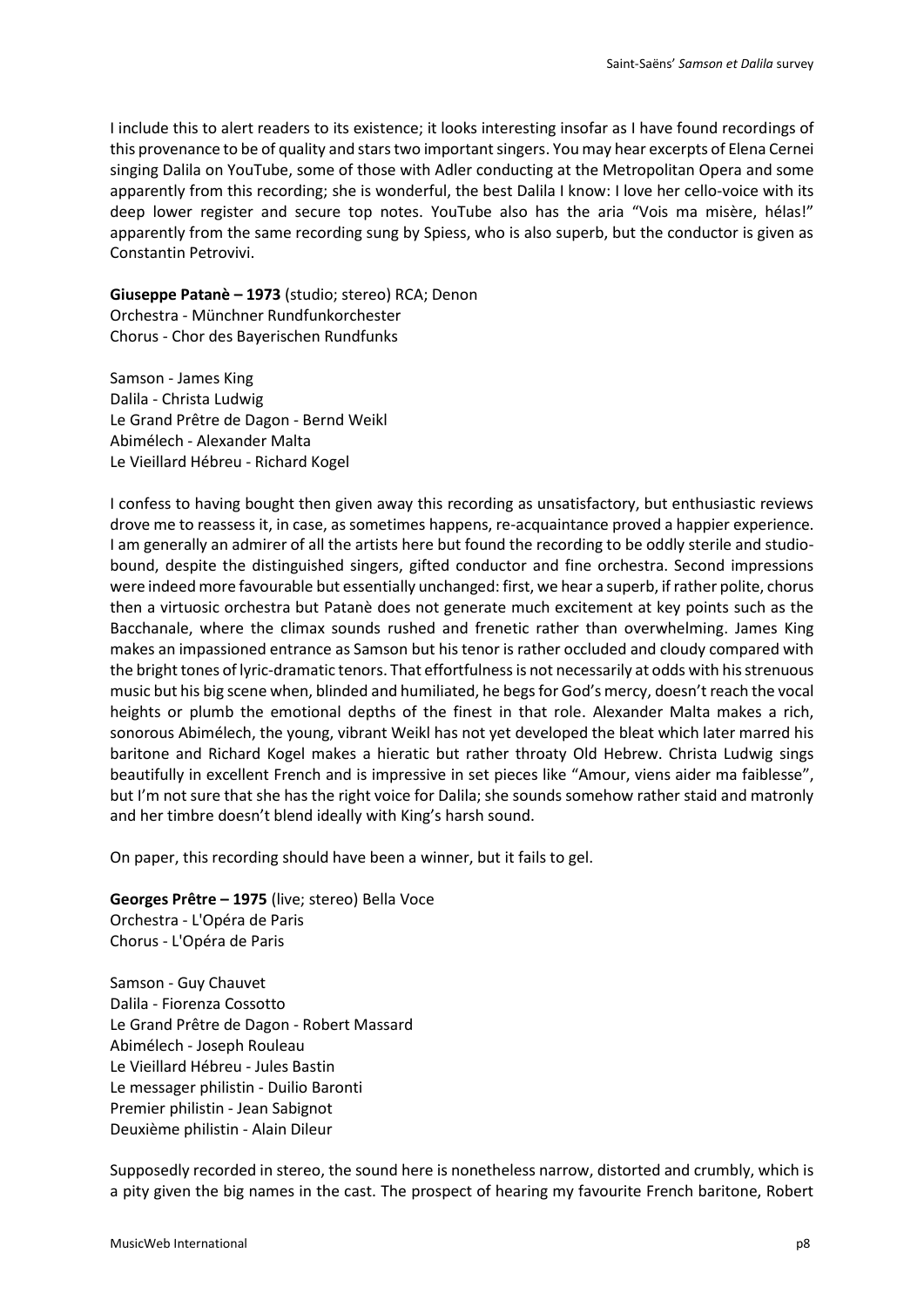Massard and Fiorenza Cossotto is a role surely unusual for her was an attractive one, although I was quite sure that Jules Bastin would not have the requisite weight and resonance of voice to satisfy as the Old Hebrew – and so it proved. The orchestra seems to have been having an off-night, too; their playing is scrappy and scrawny. Prêtre's mastery of the score is not in question but he may be heard in better sound in his previous, studio recording. Both Cossotto and Chauvet have the right voices but they are very distantly recorded and he sounds strained at times, given to shouting, while she lacks delicacy. She sounds much more convincing at the start of Act 2, when her lower register comes into play and she plots with Massard, who is as vivid and sturdy as ever; similarly, Chauvet is at his best in the opening of Act 3. Rouleau makes a strenuous Abimélech.

The poor sound and too many inadequacies in the singing disqualify this from recommendation.

**Daniel Barenboim – 1978** (studio; stereo) DG Orchestra - Orchestre de Paris Chorus - Choeur de l'Orchestre de Paris

Samson - Plácido Domingo Dalila - Elena Obraztsova Le Grand Prêtre de Dagon - Renato Bruson Abimélech - Pierre Thau Le Vieillard Hébreu - Robert Lloyd Le messager philistin - Gérard Friedman Premier philistin - Constantin Zaharia Deuxième philistin - Michel Hubert

At first sight, there seems to be quite a lot going for this recording, not least the good, analogue sound, some famous names in the cast, a French orchestra, chorus and supporting singers. However, less attractive aspects soon become apparent: Barenboim's flaccid conducting, some hoarse tenors in the chorus and the unsuitability of Obraztsova's stentorian to depicting a seductress. We know that Dalila has a cold, hard heart beneath her superficial charms but here she sounds like Cruella de Vil on acid. I like Obraztsova in the right role; this isn't it. She does manage to soften her timbre for "Printemps qui commence" and it's good to hear a genuinely developed lower register but her pronounced vibrato and hard, glottal sound are not conducive to depicting a voluptuous priestess. Nor does Domingo's soft, ductile, Latinate tone sound right for Samson – and he is clearly marginally over-parted by its demands; there is a mis-match here as bad as that between the male and female Australian Redback spider. He sings well enough but in the last scene does not approach the visceral intensity of such as Vickers or Cura in Samson's agony. I have never warmed to Bruson's nasal, bleating baritone, despite his fame among certain aficionados; to me, like Domingo he sounds too smooth and not really inside his role. Pierre Thau makes a muddy-voiced Abimélech. Vocal relief comes in the person of Robert Lloyd's noble Old Hebrew but no-one buys this opera for that fleeting appearance. The Bacchanale generates almost no heat, apart from an artificially hyped conclusion. Nope.

## **Sylvain Cambreling – 1988** (live; digital) Koch Schwann

Orchestra - Wiener Symphoniker Chorus - Chor der Volksoper Wien - Kammerchor Sofia - Bregenzer Festspielchor Samson – Carlo Cossutta

Dalila - Marjana Lipovsek Le Grand Prêtre de Dagon - Alain Fondary Abimélech - Yves Bisson Le Vieillard Hébreu - Harald Stamm Le messager philistin - Constantin Zaharia Premier philistin - Jerôme Engramer Deuxième philistin - Ionel Pantea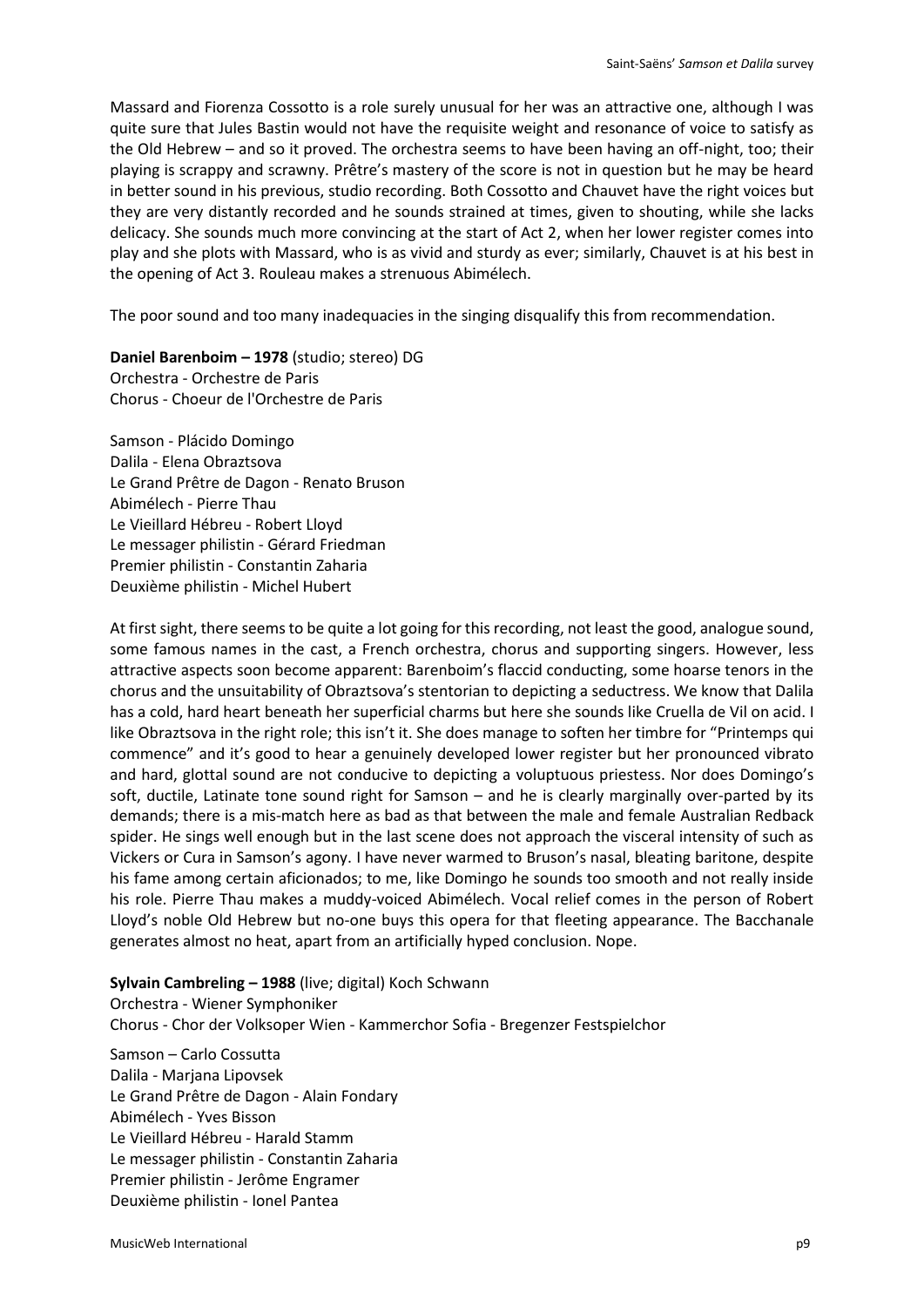I generally find Cambreling to be reliable and rewarding in the French repertoire – so much so that I can forgive him his ponytail - and he has at his disposal an excellent orchestra and chorus. He gives Barenboim a lesson in how to maintain a steady tempo in the opening sombre lament without dragging or sacrificing tension and if we take the Bacchanale as a litmus test of how to conduct this opera he passes with distinction – but the hoofing of the dancers is also very audible. Unfortunately, Cossutta's cloudy tenor is afflicted by too pronounced a beat at this stage of his career, and he does not convince as Samson, while Lipovsek sounds uncomfortable as Dalila; her mezzo sounds like an edgy soprano without warmth or proper lower-register depth and their encounters are about as erotic as a job interview. The supporting voices are undistinguished: Fondary has intonation issues proceeding from forcing; the Abimélech is wobbly.

This is live and recorded too distantly, unfortunately also picking up stage and audience noise. Not recommendable.

**Colin Davis – 1989** (studio; digital) Philips Orchestra - Sinfonieorchester des Bayerischen Rundfunks Chorus - Chor des Bayerischen Rundfunks

Samson - José Carreras Dalila - Agnes Baltsa Le Grand Prêtre de Dagon - Jonathan Summers Abimélech - Simon Estes Le Vieillard Hébreu - Paata Burchuladze Le messager philistin - Robert Swensen Premier philistin - Donald George Smith Deuxième philistin - Urban Malmberg

This recording has generally received a bad press and, not having heard it prior to undertaking this survey, I wholly expected to find it wanting; now I only wonder why it has not been more acclaimed. Davis gives notice immediately that he has the measure of this score and the sound is so "in-yer-face" that you cannot miss the detail and fervent intensity of his interpretation – already, even at this stage of his career – punctuated by the conductor's all-too-audible grunts and growls. Still this is far more involving than the distance or flaccidity of, for example, Patanè or Barenboim, who really don't get under the skin of this music the way Davis does. His Bavarian orchestra and chorus are the best on record and as soon as I began to listen, I found myself infinitely more absorbed by the music than in so many other accounts; this is streets ahead of most other recordings in terms of excitement. So many passages ooze the kind of exoticism that escapes too many conductors; as an example, the dance after the wonderful trio "Je viens célébrer la victoire" is as spicy as a Casablancan bazaar and the Bacchanale is a sinuous, sensuous riot.

I have read rude assessments of Simon Estes' Abimélech which equally mystify me; I think he sounds terrific: a big, black, powerful sound in an essentially one-dimensional role which just needs to make an impact. Likewise, Jonathan Summers as the High Priest does "Mr Angry" very successfully, maintaining fullness of timbre throughout the constant, full-on ranting the part demands; it is by far the best thing I have heard him do, so for once the in Act 2 "Vengeance Duet" with Dalila is thrilling. Burchuladze's French isn't great but it's passable and here is another imposing voice matching Davis' technicolor conception if an opera too often dismissed as thin-gruel oratorio.

The element of strain in Carreras' immediate-post-leukaemia tenor lends edge and tension to his portrayal; he is very far from voiceless and the role doesn't lie too high. Even if his tenor does not have the ease or lustre it possessed before his illness, it still has a heroic ring and beauty of tone and there is nothing wrong with his top B flat on "Trahison!" and the top B at the end of "Mon cœur s'ouvre à ta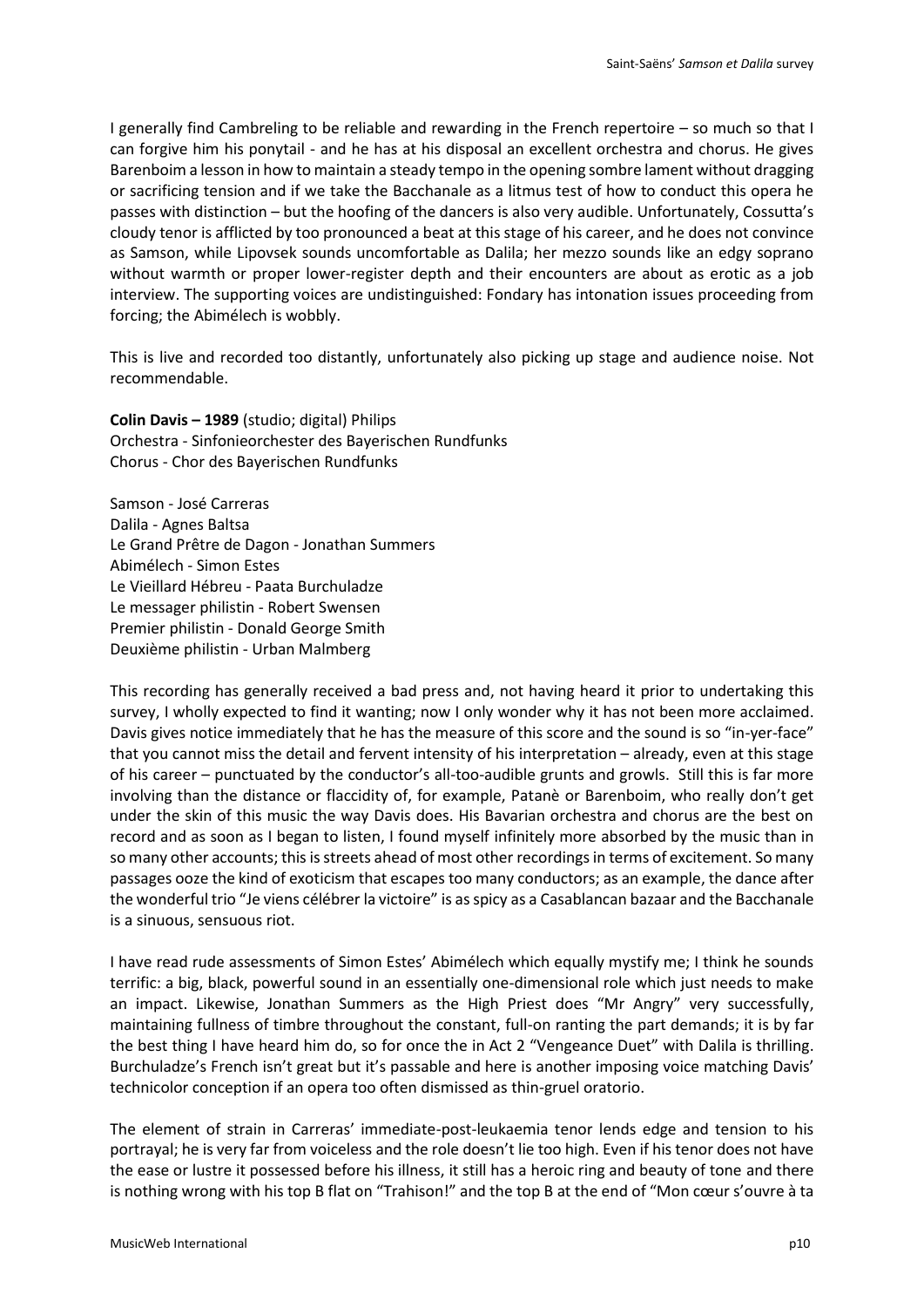voix". Yes, it has its wobbly moments but his is a deeply felt and committed characterisation, very far from the "stand-and-sing" approach. He is deeply moving in his monologue aria at the start of Act 3, "Vois ma misère, hélas!"; in this, he matches Cura for Davis in his second recording. The pathos of his timbre was always a strength, as he demonstrated in his *Werther*, again for Davis. Finally, I love the combination of beauty and toughness in Baltsa's Dalila; she is in superb voice and her vibrant mezzo with its pinging top notes and trenchant lower register suggests both her allure and the zealotry of her patriotism.

As always occurs when I undertake one of these semi-comprehensive surveys, a dark horse recording emerges – and this is it; I suggest that you ignore its detractors.

**Myung-Whun Chung – 1991** (studio; digital) EMI

Orchestra - Opéra-Bastille Chorus - Opéra Bastille

Samson - Plácido Domingo Dalila - Waltraud Meier Le Grand Prêtre de Dagon - Alain Fondary Abimélech - Jean-Philippe Courtis Le Vieillard Hébreu - Samuel Ramey Le messager philistin - Christian Papis Premier philistin - Daniel Galvez-Vallejo Deuxième philistin - François Harismendy

The verdict on this recording of the late Alan Blyth, doyen of opera reviewers for that august organ *Gramophone*, was that "[w]ithout doubt this is the most subtly and expertly conducted performance of this work to appear on CD, excellent as others have been in this respect, and also the best played and sung." As much as I revere his legacy, I think he was too dismissive of competitive recordings and his verdict on Carreras and Baltsa in particular was too harsh, so I beg to differ, about both this recording and Davis' first.

The digital sound is of course excellent, if rather over-reverberant, and the presence of a French opera orchestra, chorus and supporting cast always an advantage, but I find Chung's management of the opening lament to be too leisurely; were it not for the agitated underlying string accompaniment the chorus could be singing a lullaby. Things soon pick up but quite often throughout I find Chung lacks the grip this opera needs to maintain momentum. Prêtre's urgency has its critics but I think he is right to keep the pedal to the metal except for the more languorous interludes, which still need underlying tension.

Domingo sounded bland for Barenboim thirteen years earlier; here his Samson has more bite and his French has further improved. I still find that his lovely voice is too warm and Latinate for the role without the element of ferocity or struggle I hear in the best and – as was nearly always the case with him - the top never quite rings out as it should, as his tone thins the higher he goes. Courtis' bassbaritone is also rather soft-grained for such an aggressive role and the same cloudiness of tone is apparent in Alain Fondary's baritone as High Priest, but he is better here than for Cambreling, not surprisingly sounding very idiomatic and uncannily like Gabriel Bacquier. It is luxury casting to have Samuel Ramey's rich bass as the Old Hebrew, exuding authority. His delivery of the last, great, arcing phrase of the wonderful Act 1 Trio rivals the sweep of Journet in the old Caruso recording.

Finally, we come to Meier's Dalila and for me, here's the rub. Response to voices is very personal and subjective, but I do not like her tremulous vibrato, bottled, edgy tone and under-developed lowerregister. She sounds like what she is: a halfway-house voice between – what? – a dramatic soprano and a mezzo-soprano and for me that's all wrong; I want a much more velvety, voluptuous sound. If